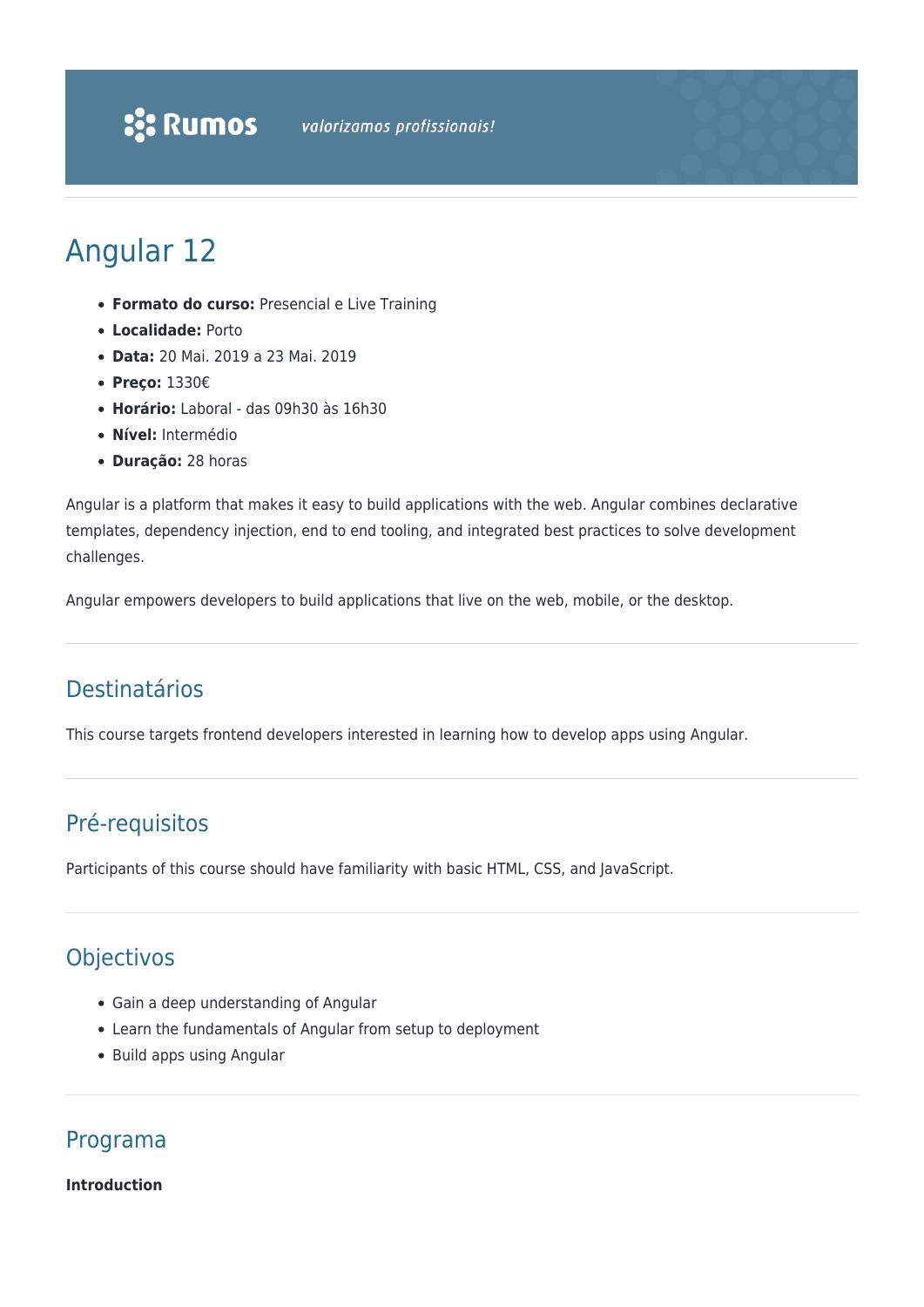- Background and Overview of Angular
- Angular versions and differences
- Introduction to TypeScript

#### **Writing Your First Angular App**

- Installing the Angular CLI
- Setting Up an Angular Project and App Using the CLI
- Editing an Angular App
- Creating a Basic Project Setup Using Bootstrap

#### **TypeScript**

- Setting Up TypeScript
- Learning the Basics of ES6 JavaScript and TypeScript

#### **Understanding the Core Concepts of Angular**

- Components
- Databinding and String Interpolation
- Property Binding
- Event Binding
- Two-Way-Databinding
- Data Modelling
- Directives
- Bootstrapping
- Inputs & Outputs

#### **Components in More Detail**

- Architecting an Angular App
- Data Flow
- Creating a New Component
- Understanding the Importance of AppModule
- Working with Custom Components
- Using Templates and Styles
- Using View Encapsulation
- Projecting Content
- Understanding Component Lifecycle and Lifecycle Hooks
- Using ViewChildren and ContentChildren

#### **Databinding in More Detail**

- Overview of Property & Event Binding
- Binding and Assigning Aliases to Custom Properties
- Binding and Assigning Aliases to Custom Events

#### **Directives in More Detail**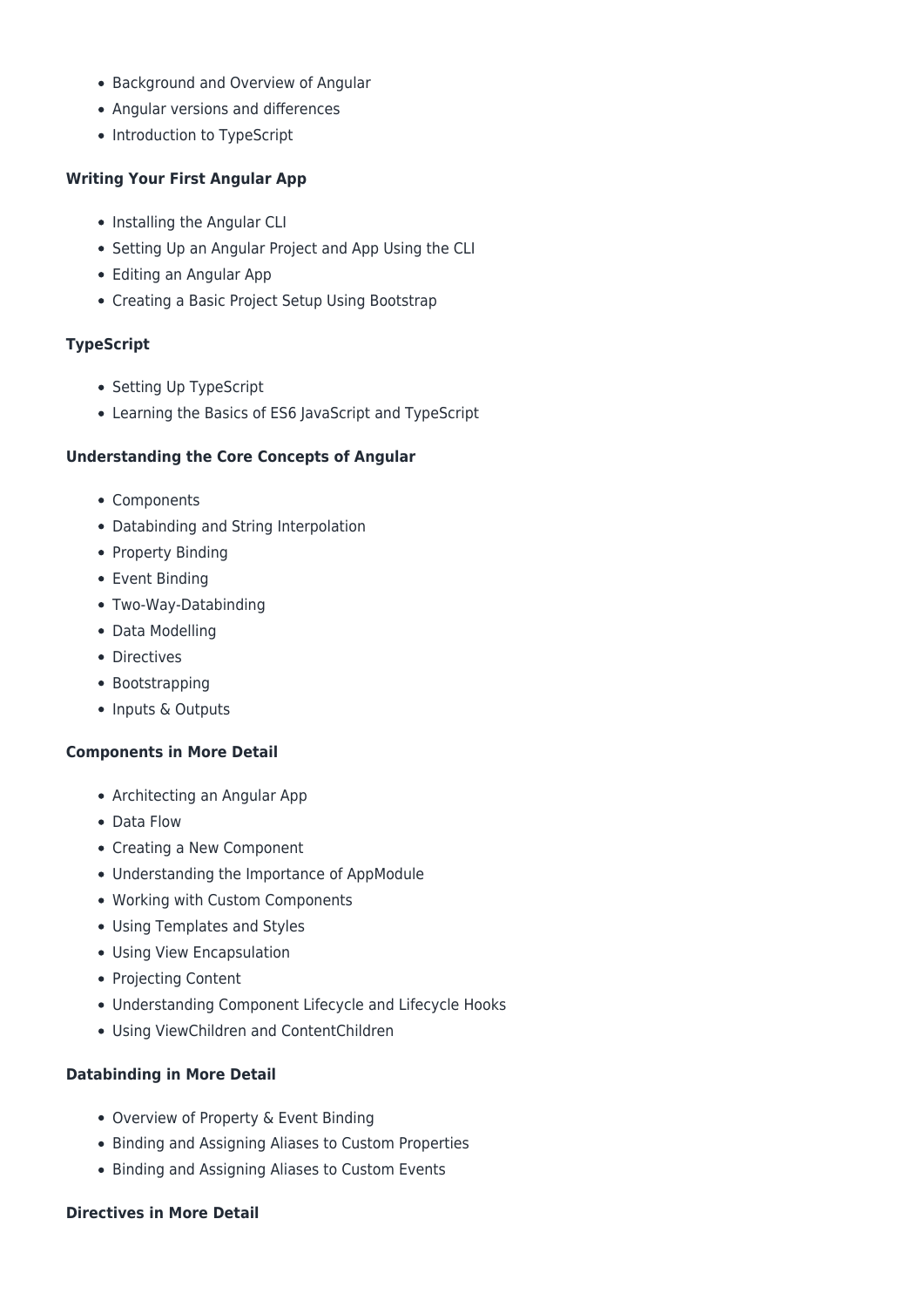- Built-in Directives
- NgFor
- Nglf & NgSwitch
- NgStyle & NgClass
- NgNonbindable
- Structural Directives
- Custom Directives
- Creating a Custom Directive
- Using the Renderer
- Using HostListener & HostBinding
- Configuring a Directive

## **How to Debug in Angular**

- Understanding Error Messages in Angular
- Using Sourcemaps to Debug Code in the Browser
- Using Augury

## **Services**

- Learning the Importance of Services
- Creating a Logging Service
- Creating a Data Service

# **Dependency Injection & Providers**

- Injectors, Provider, and Tokens
- Configuring Dependency Injection
- Configuring Your Provider
- Injecting Services into Components, Directives, and Services

## **Routing**

- Setting Up Routes
- Configuring and Loading Routes
- Understanding the Different Navigation Methods
- Using Parameters in Routes
- Creating Nested Routes
- Using Redirect and Wildcard Routes
- Understanding Route Guards
- Understanding Routing Strategies

# **Using RxJS to Create and Work with Observables in Angular**

- Overview of Observables
- Overview of RxJS
- Building & Using Observables in Angular